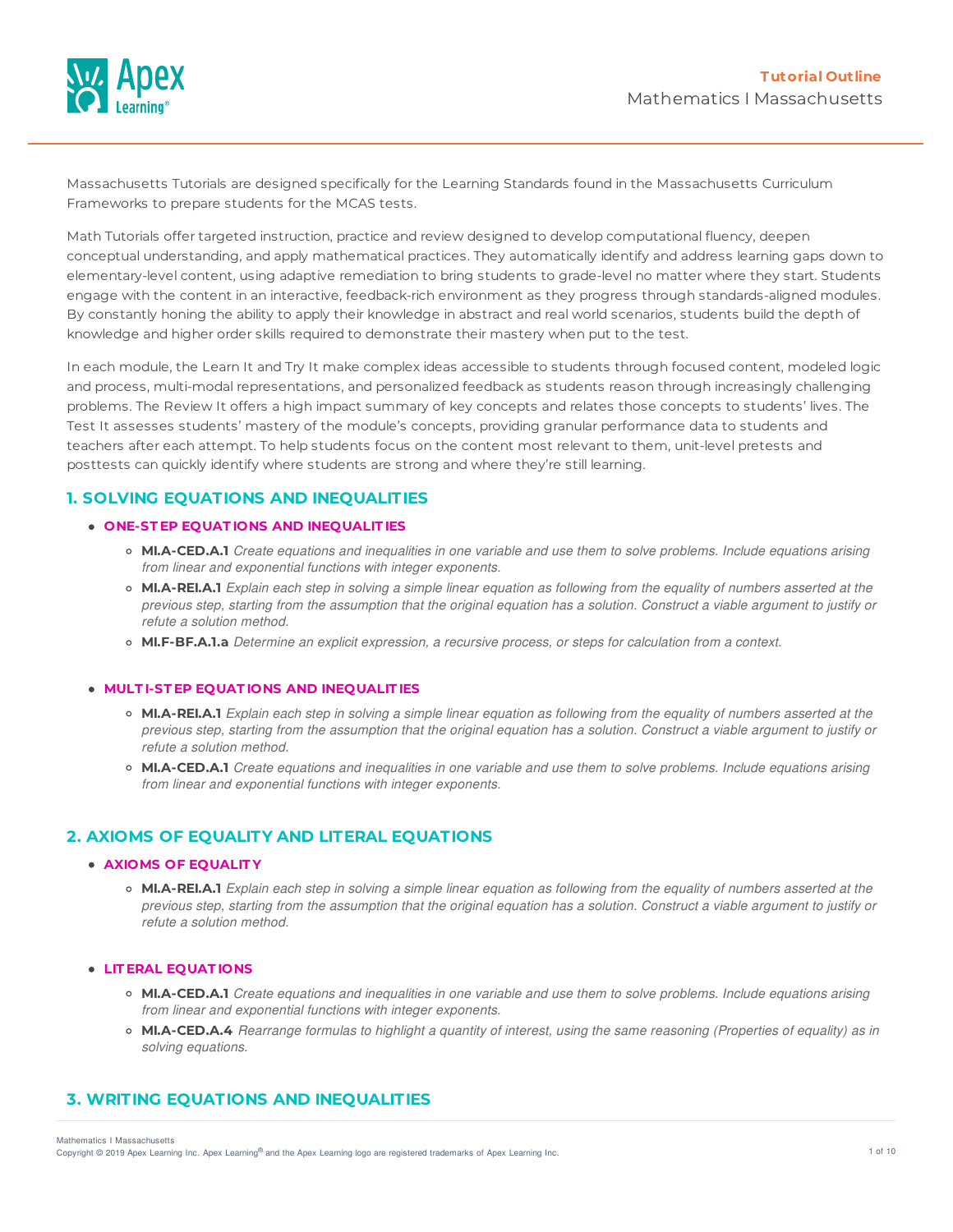### **FORMULAT ING AND SOLVING EQUAT IONS FROM WORD PROBLEMS**

- o MI.A-CED.A.1 Create equations and inequalities in one variable and use them to solve problems. Include equations arising *from linear and exponential functions with integer exponents.*
- **MI.F-BF.A.1.a** *Determine an explicit expression, a recursive process, or steps for calculation from a context.*
- **MI.F-LE.A.2** *Construct linear and exponential functions, including arithmetic and geometric sequences, given a graph, a description of a relationship, or two input-output pairs (including reading these from a table).*
- o MI.F-LE.A.1.b Recognize situations in which one quantity changes at a constant rate per unit interval relative to another.
- **MI.A-CED.A.3** *Represent constraints by linear equations or inequalities, and by systems of linear equations and/or inequalities, and interpret solutions as viable or non-viable options in a modeling context.*
- **MI.F-IF.C.9** *Translate among different representations of functions: (algebraically, graphically, numerically in tables, or by verbal descriptions). Compare properties of two functions each represented in a different way.*
- MI.F-IF.B.4 For a function that models a relationship between two quantities, interpret key features of graphs and tables in terms of the quantities, and sketch graphs showing key features given a verbal description of the relationship. Key features include: intercepts; intervals where the function is increasing, decreasing, positive, or negative; relative maximums and *minimums; symmetries; and end behavior.*
- **MI.A-SSE.A.1.a** *Interpret parts of an expression, such as terms, factors, and coefficients.*

## **FORMULAT ING AND SOLVING INEQUALIT IES FROM WORD PROBLEMS**

- MI.A-CED.A.1 Create equations and inequalities in one variable and use them to solve problems. Include equations arising *from linear and exponential functions with integer exponents.*
- **MI.A-CED.A.3** *Represent constraints by linear equations or inequalities, and by systems of linear equations and/or inequalities, and interpret solutions as viable or non-viable options in a modeling context.*
- **MI.A-SSE.A.1.a** *Interpret parts of an expression, such as terms, factors, and coefficients.*

# **4. FUNCTIONS**

### **FUNCT IONS AND RELAT IONS**

- o MI.F-IF.A.2 Use function notation, evaluate functions for inputs in their domains, and interpret statements that use function *notation in terms of a context.*
- MI.F-IF.A.1 Understand that a function from one set (called the domain) to another set (called the range) assigns to each element of the domain exactly one element of the range. If f is a function and x is an element of its domain, then  $f(x)$ denotes the output of f corresponding to the input x. The graph of f is the graph of the equation  $y = f(x)$ .
- MI.F-IF.B.4 For a function that models a relationship between two quantities, interpret key features of graphs and tables in terms of the quantities, and sketch graphs showing key features given a verbal description of the relationship. Key features include: intercepts; intervals where the function is increasing, decreasing, positive, or negative; relative maximums and *minimums; symmetries; and end behavior.*
- **MI.F-IF.C.9** *Translate among different representations of functions: (algebraically, graphically, numerically in tables, or by verbal descriptions). Compare properties of two functions each represented in a different way.*
- o MI.A-CED.A.1 Create equations and inequalities in one variable and use them to solve problems. Include equations arising *from linear and exponential functions with integer exponents.*
- **MI.F-LE.A.2** *Construct linear and exponential functions, including arithmetic and geometric sequences, given a graph, a description of a relationship, or two input-output pairs (including reading these from a table).*

## **DOMAIN AND RANGE**

- MI.F-IF.A.1 Understand that a function from one set (called the domain) to another set (called the range) assigns to each element of the domain exactly one element of the range. If f is a function and x is an element of its domain, then  $f(x)$ denotes the output of f corresponding to the input x. The graph of f is the graph of the equation  $y = f(x)$ .
- o MI.F-IF.B.5 Relate the domain of a function to its graph and, where applicable, to the quantitative relationship it describes.

## **EVALUAT ING FUNCT IONS**

- MI.F-IF.A.1 Understand that a function from one set (called the domain) to another set (called the range) assigns to each element of the domain exactly one element of the range. If f is a function and x is an element of its domain, then  $f(x)$ denotes the output of f corresponding to the input x. The graph of f is the graph of the equation  $y = f(x)$ .
- o MI.F-IF.A.2 Use function notation, evaluate functions for inputs in their domains, and interpret statements that use function *notation in terms of a context.*

Mathematics I Massachusetts

Copyright © 2019 Apex Learning Inc. Apex Learning® and the Apex Learning logo are registered trademarks of Apex Learning Inc. <br>Copyright © 2019 Apex Learning Inc. Apex Learning® and the Apex Learning Iogo are registered tr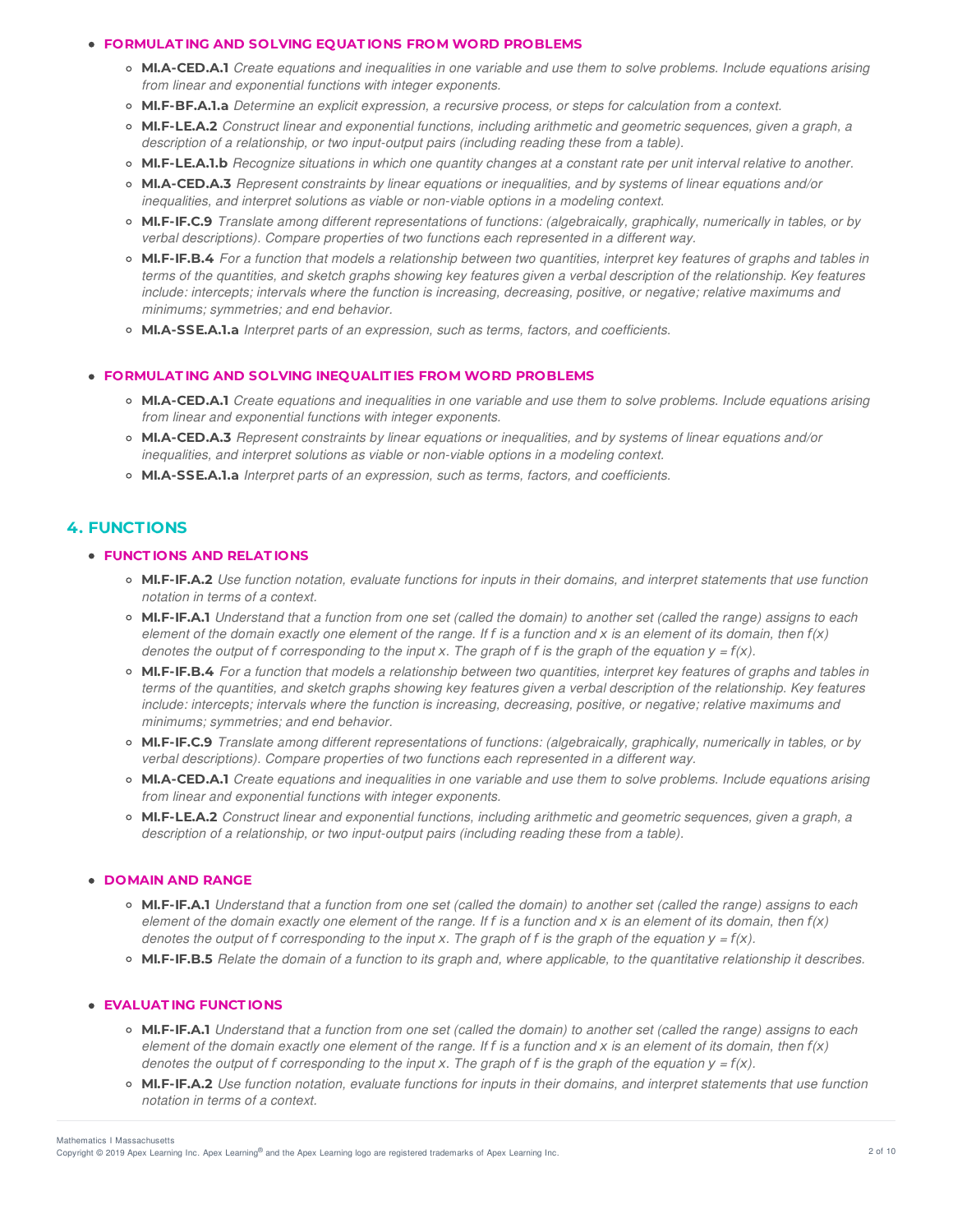# **5. GRAPHING LINEAR EQUATIONS AND INEQUALITIES**

## **GRAPHING AND ANALYZING LINEAR FUNCT IONS**

- o MI.F-IF.A.1 Understand that a function from one set (called the domain) to another set (called the range) assigns to each element of the domain exactly one element of the range. If f is a function and x is an element of its domain, then  $f(x)$ denotes the output of f corresponding to the input x. The graph of f is the graph of the equation  $y = f(x)$ .
- **MI.F-LE.A.2** *Construct linear and exponential functions, including arithmetic and geometric sequences, given a graph, a description of a relationship, or two input-output pairs (including reading these from a table).*
- o MI.A-CED.A.1 Create equations and inequalities in one variable and use them to solve problems. Include equations arising *from linear and exponential functions with integer exponents.*
- **MI.F-IF.C.9** *Translate among different representations of functions: (algebraically, graphically, numerically in tables, or by verbal descriptions). Compare properties of two functions each represented in a different way.*
- **MI.F-IF.B.5** Relate the domain of a function to its graph and, where applicable, to the quantitative relationship it describes.
- MI.F-IF.B.4 For a function that models a relationship between two quantities, interpret key features of graphs and tables in terms of the quantities, and sketch graphs showing key features given a verbal description of the relationship. Key features include: intercepts; intervals where the function is increasing, decreasing, positive, or negative; relative maximums and *minimums; symmetries; and end behavior.*
- **MI.F-IF.C.7.a** *Graph linear functions and show intercepts.*

## **GRAPHING AND MANIPULAT ING Y = MX + B**

- MI.A-CED.A.2 Create equations in two or more variables to represent relationships between quantities; graph equations on *coordinate axes with labels and scales.*
- MI.F-IF.A.1 Understand that a function from one set (called the domain) to another set (called the range) assigns to each element of the domain exactly one element of the range. If f is a function and x is an element of its domain, then  $f(x)$ denotes the output of f corresponding to the input x. The graph of f is the graph of the equation  $y = f(x)$ .
- MI.F-IF.B.4 For a function that models a relationship between two quantities, interpret key features of graphs and tables in terms of the quantities, and sketch graphs showing key features given a verbal description of the relationship. Key features include: intercepts; intervals where the function is increasing, decreasing, positive, or negative; relative maximums and *minimums; symmetries; and end behavior.*
- o MI.F-IF.B.6 Calculate and interpret the average rate of change of a function (presented symbolically or as a table) over a *specified interval. Estimate the rate of change from a graph.*
- **MI.F-IF.C.9** *Translate among different representations of functions: (algebraically, graphically, numerically in tables, or by verbal descriptions). Compare properties of two functions each represented in a different way.*
- **MI.F-IF.C.7.a** *Graph linear functions and show intercepts.*
- **MI.F-LE.A.2** *Construct linear and exponential functions, including arithmetic and geometric sequences, given a graph, a description of a relationship, or two input-output pairs (including reading these from a table).*
- o MI.S-ID.C.7 Interpret the slope (rate of change) and the intercept (constant term) of a linear model in the context of the data.
- MI.A-CED.A.1 Create equations and inequalities in one variable and use them to solve problems. Include equations arising *from linear and exponential functions with integer exponents.*
- MI.F-LE.A.1.b Recognize situations in which one quantity changes at a constant rate per unit interval relative to another.
- **MI.F-LE.B.5** Interpret the parameters in a linear function or exponential function (of the form  $f(x) = b$  to the x power + k) *in terms of a context.*

## **GRAPHS OF LINEAR INEQUALIT IES**

- **MI.A-REI.D.12** Graph the solutions of a linear inequality in two variables as a half-plane (excluding the boundary in the case of a strict inequality), and graph the solution set of a system of linear inequalities in two variables as the intersection of the *corresponding half-planes.*
- **MI.A-CED.A.3** *Represent constraints by linear equations or inequalities, and by systems of linear equations and/or inequalities, and interpret solutions as viable or non-viable options in a modeling context.*

# **6. LINEAR EQUATIONS**

**SLOPE**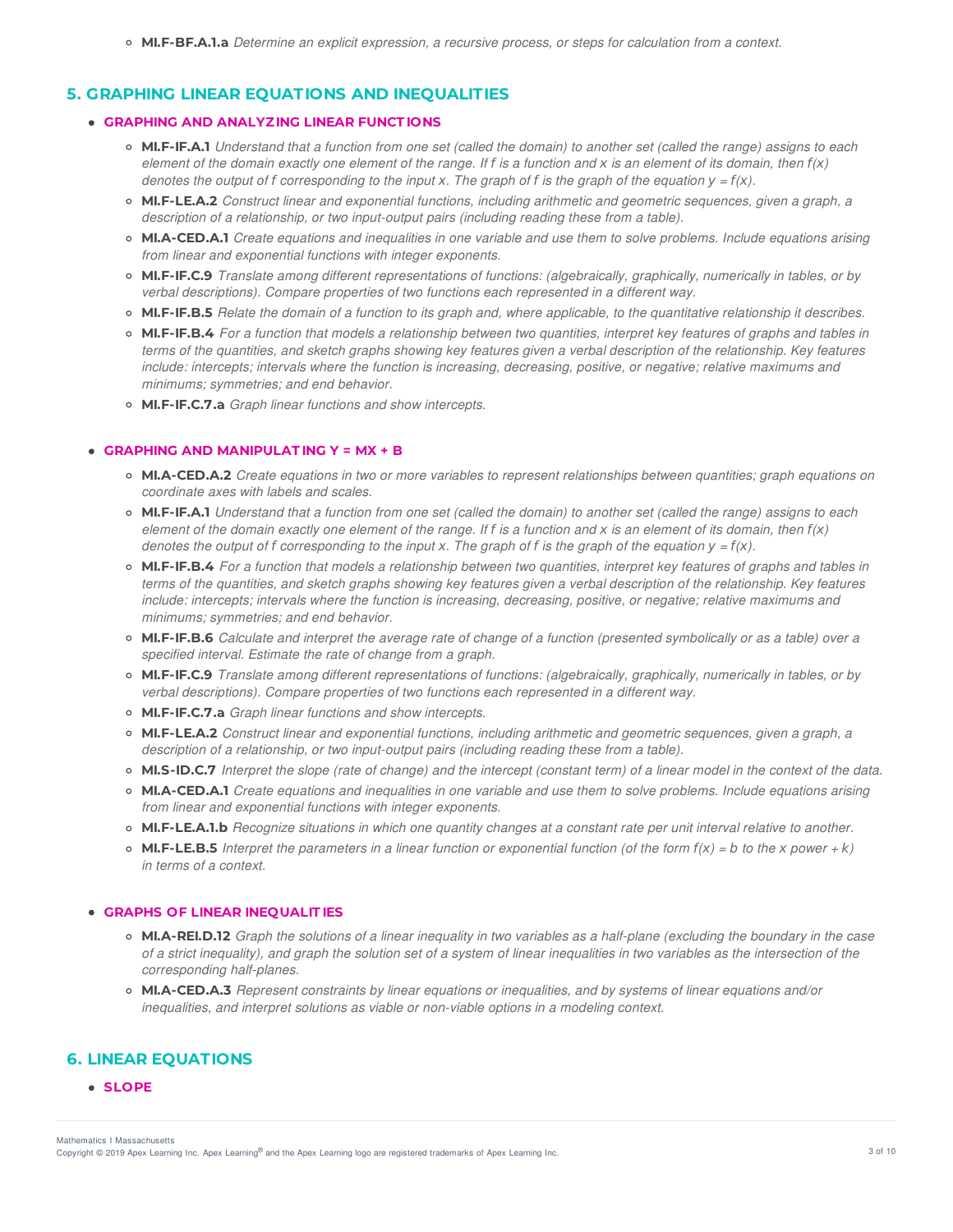- MI.F-IF.B.6 Calculate and interpret the average rate of change of a function (presented symbolically or as a table) over a *specified interval. Estimate the rate of change from a graph.*
- o MI.F-IF.A.1 Understand that a function from one set (called the domain) to another set (called the range) assigns to each element of the domain exactly one element of the range. If f is a function and x is an element of its domain, then  $f(x)$ denotes the output of f corresponding to the input x. The graph of f is the graph of the equation  $y = f(x)$ .
- o MI.F-IF.B.4 For a function that models a relationship between two quantities, interpret key features of graphs and tables in terms of the quantities, and sketch graphs showing key features given a verbal description of the relationship. Key features include: intercepts; intervals where the function is increasing, decreasing, positive, or negative; relative maximums and *minimums; symmetries; and end behavior.*
- **MI.F-IF.C.9** *Translate among different representations of functions: (algebraically, graphically, numerically in tables, or by verbal descriptions). Compare properties of two functions each represented in a different way.*
- o MI.G-GPE.B.5 Prove the slope criteria for parallel and perpendicular lines and use them to solve geometric problems (e.g., find the equation of a line parallel or perpendicular to a given line that passes through a given point).

### **SLOPE-INT ERCEPT FORM OF A LINEAR EQUAT ION**

- o MI.S-ID.C.7 Interpret the slope (rate of change) and the intercept (constant term) of a linear model in the context of the data.
- o MI.A-CED.A.1 Create equations and inequalities in one variable and use them to solve problems. Include equations arising *from linear and exponential functions with integer exponents.*
- o MI.F-IF.A.1 Understand that a function from one set (called the domain) to another set (called the range) assigns to each element of the domain exactly one element of the range. If f is a function and x is an element of its domain, then  $f(x)$ denotes the output of f corresponding to the input x. The graph of f is the graph of the equation  $y = f(x)$ .
- **MI.F-IF.C.7.a** *Graph linear functions and show intercepts.*
- **MI.F-LE.A.2** *Construct linear and exponential functions, including arithmetic and geometric sequences, given a graph, a description of a relationship, or two input-output pairs (including reading these from a table).*
- MI.A-REI.D.10 Understand that the graph of an equation in two variables is the set of all its solutions plotted in the coordinate plane, often forming a curve (which could be a line). Show that any point on the graph of an equation in two variables is a *solution to the equation.*
- MI.G-GPE.B.5 Prove the slope criteria for parallel and perpendicular lines and use them to solve geometric problems (e.g., find the equation of a line parallel or perpendicular to a given line that passes through a given point).
- o MI.F-IF.B.6 Calculate and interpret the average rate of change of a function (presented symbolically or as a table) over a *specified interval. Estimate the rate of change from a graph.*

#### **POINT -SLOPE FORM OF A LINEAR EQUAT ION**

- MI.A-CED.A.1 Create equations and inequalities in one variable and use them to solve problems. Include equations arising *from linear and exponential functions with integer exponents.*
- MI.F-IF.A.1 Understand that a function from one set (called the domain) to another set (called the range) assigns to each element of the domain exactly one element of the range. If f is a function and x is an element of its domain, then  $f(x)$ denotes the output of f corresponding to the input x. The graph of f is the graph of the equation  $y = f(x)$ .
- **MI.F-LE.A.2** *Construct linear and exponential functions, including arithmetic and geometric sequences, given a graph, a description of a relationship, or two input-output pairs (including reading these from a table).*
- **MI.F-IF.C.7.a** *Graph linear functions and show intercepts.*
- **MI.A-REI.D.10** Understand that the graph of an equation in two variables is the set of all its solutions plotted in the coordinate plane, often forming a curve (which could be a line). Show that any point on the graph of an equation in two variables is a *solution to the equation.*
- o MI.G-GPE.B.5 Prove the slope criteria for parallel and perpendicular lines and use them to solve geometric problems (e.g., find the equation of a line parallel or perpendicular to a given line that passes through a given point).

# **7. POINTS, LINES, AND ANGLES**

### **POINT S, RAYS, LINE SEGMENT S, LINES, AND FIGURES**

o MI.G-CO.A.1 Know precise definitions of angle, circle, perpendicular line, parallel line, and line segment, based on the *undefined notions of point, line, distance along a line, and distance around a circular arc.*

#### **PARALLEL AND PERPENDICULAR LINES**

○ MI.G-CO.A.1 Know precise definitions of angle, circle, perpendicular line, parallel line, and line segment, based on the *undefined notions of point, line, distance along a line, and distance around a circular arc.*

Copyright © 2019 Apex Learning Inc. Apex Learning® and the Apex Learning logo are registered trademarks of Apex Learning Inc. 4 of 10 and the Apex Learning Inc. Mathematics I Massachusetts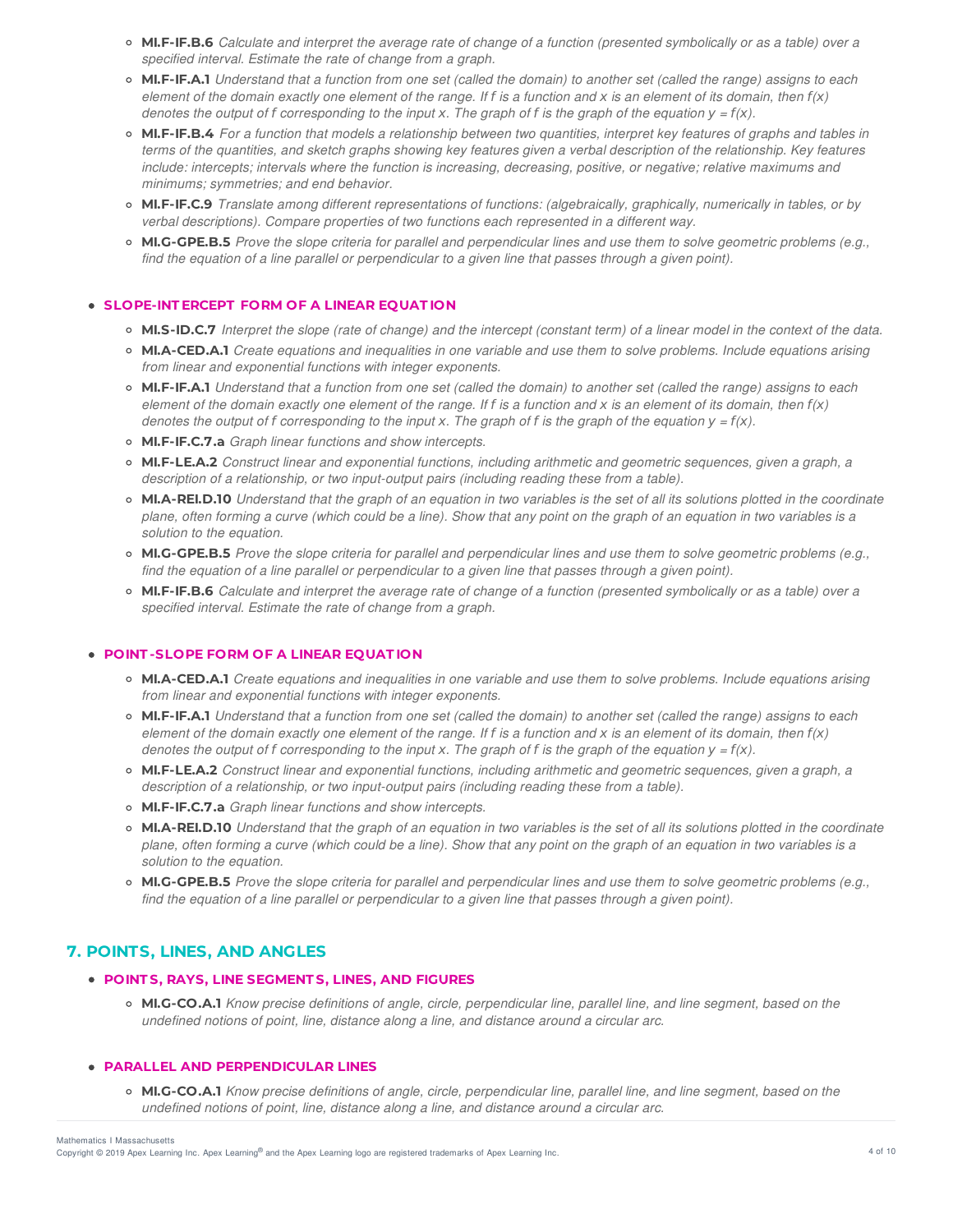o MI.G-GPE.B.5 Prove the slope criteria for parallel and perpendicular lines and use them to solve geometric problems (e.g., find the equation of a line parallel or perpendicular to a given line that passes through a given point).

# **8. COORDINATE GEOMETRY I**

### **LENGT H AND T HE DIST ANCE FORMULA**

- o MI.G-CO.A.1 Know precise definitions of angle, circle, perpendicular line, parallel line, and line segment, based on the *undefined notions of point, line, distance along a line, and distance around a circular arc.*
- o MI.G-GPE.B.7 Use coordinates to compute perimeters of polygons and areas of triangles and rectangles (e.g., using the *distance formula).*

## **PERIMET ER ON T HE COORDINAT E PLANE**

o MI.G-GPE.B.7 Use coordinates to compute perimeters of polygons and areas of triangles and rectangles (e.g., using the *distance formula).*

# **9. COORDINATE GEOMETRY II**

### **AREA ON T HE COORDINAT E PLANE**

• MI.G-GPE.B.7 Use coordinates to compute perimeters of polygons and areas of triangles and rectangles (e.g., using the *distance formula).*

### **CONJECT URES IN COORDINAT E GEOMET RY**

**MI.G-CO.A.2** *Represent transformations in the plane using, e.g., transparencies and geometry software; describe* transformations as functions that take points in the plane as inputs and give other points as outputs. Compare transformations *that preserve distance and angle to those that do not (e.g., translation versus horizontal stretch).*

# **10. TRANSFORMATIONS**

### **DILAT IONS, T RANSLAT IONS, ROT AT IONS, AND REFLECT IONS**

- MI.G-CO.A.5 Given a geometric figure and a rotation, reflection, or translation, draw the transformed figure using, e.g., graph paper, tracing paper, or geometry software. Specify a sequence of transformations that will carry a given figure onto *another.*
- MI.G-CO.B.6 Use geometric descriptions of rigid motions to transform figures and to predict the effect of a given rigid motion on a given figure; given two figures, use the definition of congruence in terms of rigid motions to decide if they are congruent.
- **MI.G-CO.A.2** *Represent transformations in the plane using, e.g., transparencies and geometry software; describe* transformations as functions that take points in the plane as inputs and give other points as outputs. Compare transformations *that preserve distance and angle to those that do not (e.g., translation versus horizontal stretch).*
- MI.G-CO.A.3 Given a rectangle, parallelogram, trapezoid, or regular polygon, describe the rotations and reflections that *carry it onto itself.*
- o MI.G-CO.A.4 Develop definitions of rotations, reflections, and translations in terms of angles, circles, perpendicular lines, *parallel lines, and line segments.*

### **T RANSFORMAT IONS ON T HE COORDINAT E PLANE**

- **MI.G-CO.A.2** *Represent transformations in the plane using, e.g., transparencies and geometry software; describe* transformations as functions that take points in the plane as inputs and give other points as outputs. Compare transformations *that preserve distance and angle to those that do not (e.g., translation versus horizontal stretch).*
- MI.G-CO.A.5 Given a geometric figure and a rotation, reflection, or translation, draw the transformed figure using, e.g., graph paper, tracing paper, or geometry software. Specify a sequence of transformations that will carry a given figure onto *another.*
- o MI.G-CO.B.6 Use geometric descriptions of rigid motions to transform figures and to predict the effect of a given rigid motion on a given figure; given two figures, use the definition of congruence in terms of rigid motions to decide if they are congruent.
- o MI.G-CO.A.3 Given a rectangle, parallelogram, trapezoid, or regular polygon, describe the rotations and reflections that *carry it onto itself.*
- o MI.G-CO.A.4 Develop definitions of rotations, reflections, and translations in terms of angles, circles, perpendicular lines, *parallel lines, and line segments.*

Mathematics I Massachusetts

Copyright © 2019 Apex Learning Inc. Apex Learning® and the Apex Learning logo are registered trademarks of Apex Learning Inc. <br>Copyright © 2019 Apex Learning Inc. Apex Learning® and the Apex Learning Iogo are registered tr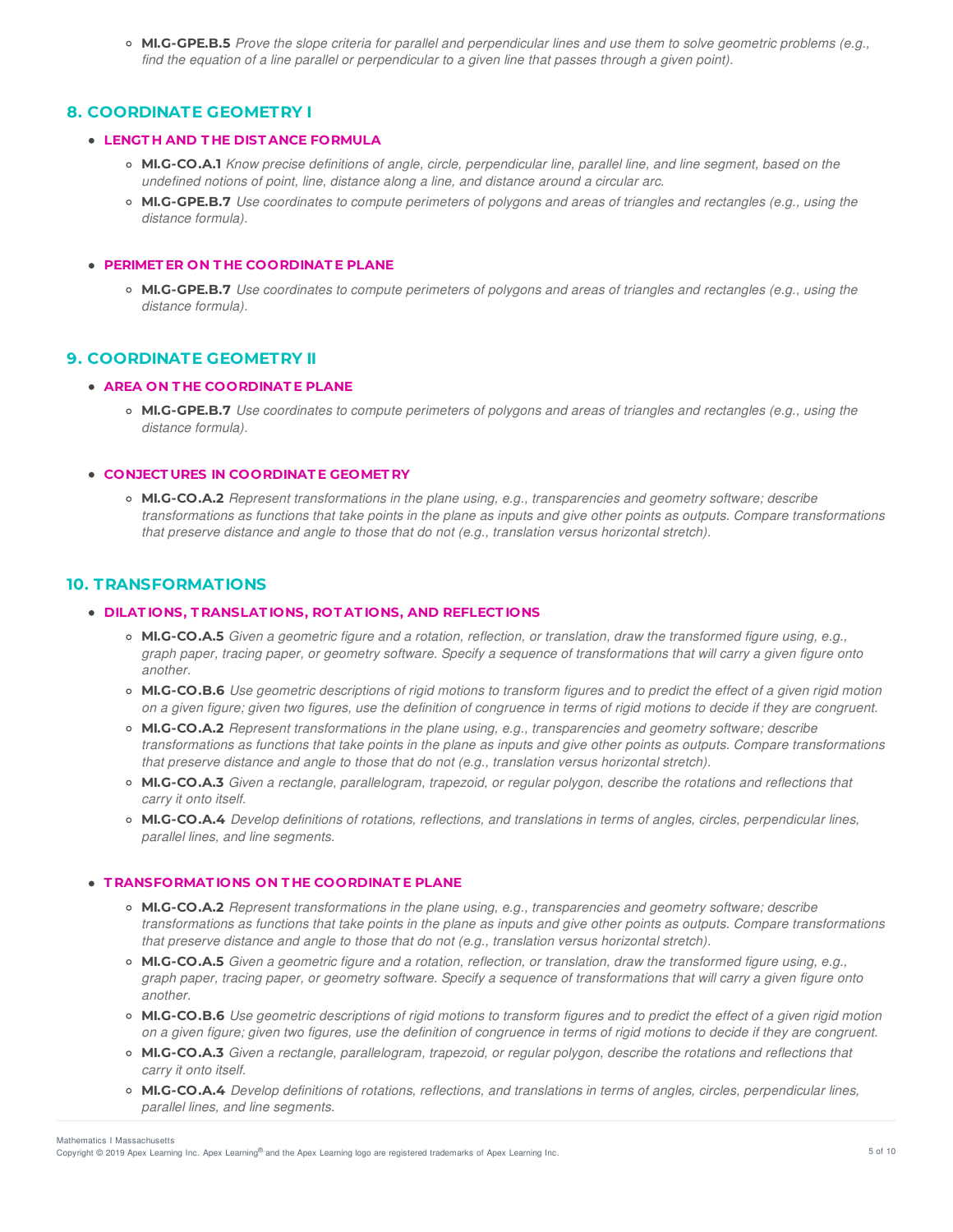# **11. CONGRUENCE AND CONGRUENCE TRANSFORMATIONS**

## **T RIANGLES AND CONGRUENCE T RANSFORMAT IONS**

- MI.G-CO.B.6 Use geometric descriptions of rigid motions to transform figures and to predict the effect of a given rigid motion on a given figure; given two figures, use the definition of congruence in terms of rigid motions to decide if they are congruent.
- MI.G-CO.B.7 Use the definition of congruence in terms of rigid motions to show that two triangles are congruent if and only if *corresponding pairs of sides and corresponding pairs of angles are congruent.*
- MI.G-CO.B.8 Explain how the criteria for triangle congruence (ASA, SAS, and SSS) follow from the definition of congruence *in terms of rigid motions.*

## **CONGRUENCE OF OT HER POLYGONS**

- MLG-CO.A.5 Given a geometric figure and a rotation, reflection, or translation, draw the transformed figure using, e.g., graph paper, tracing paper, or geometry software. Specify a sequence of transformations that will carry a given figure onto *another.*
- MI.G-CO.B.6 Use geometric descriptions of rigid motions to transform figures and to predict the effect of a given rigid motion on a given figure; given two figures, use the definition of congruence in terms of rigid motions to decide if they are congruent.
- **MI.G-CO.A.2** *Represent transformations in the plane using, e.g., transparencies and geometry software; describe* transformations as functions that take points in the plane as inputs and give other points as outputs. Compare transformations *that preserve distance and angle to those that do not (e.g., translation versus horizontal stretch).*
- MI.G-CO.A.3 Given a rectangle, parallelogram, trapezoid, or regular polygon, describe the rotations and reflections that *carry it onto itself.*

## **12. LINEAR SYSTEMS**

## **SOLVING SYST EMS OF LINEAR EQUAT IONS: GUESS AND CHECK**

- o MI.A-CED.A.2 Create equations in two or more variables to represent relationships between quantities; graph equations on *coordinate axes with labels and scales.*
- **MI.A-CED.A.3** *Represent constraints by linear equations or inequalities, and by systems of linear equations and/or inequalities, and interpret solutions as viable or non-viable options in a modeling context.*
- **MI.F-BF.A.1.a** *Determine an explicit expression, a recursive process, or steps for calculation from a context.*
- o MI.A-REI.C.6 Solve systems of linear equations exactly and approximately (e.g., with graphs), focusing on pairs of linear *equations in two variables.*

#### **SOLVING SYST EMS OF LINEAR EQUAT IONS: GRAPHING**

- **MI.A-CED.A.3** *Represent constraints by linear equations or inequalities, and by systems of linear equations and/or inequalities, and interpret solutions as viable or non-viable options in a modeling context.*
- MI.A-REI.C.6 Solve systems of linear equations exactly and approximately (e.g., with graphs), focusing on pairs of linear *equations in two variables.*
- **MI.A-REI.D.11** Explain why the x-coordinates of the points where the graphs of the equations  $y = f(x)$  and  $y = g(x)$ intersect are the solutions of the equation  $f(x) = g(x)$ ; find the solutions approximately, e.g., using technology to graph the functions and/or make tables of values. Include cases where  $f(x)$  and/or  $g(x)$  are linear and exponential functions.
- MI.A-CED.A.2 Create equations in two or more variables to represent relationships between quantities; graph equations on *coordinate axes with labels and scales.*

# **13. SOLVING LINEAR SYSTEMS ALGEBRAICALLY**

### **SOLVING SYST EMS OF LINEAR EQUAT IONS: SUBST IT UT ION**

- MI.A-CED.A.2 Create equations in two or more variables to represent relationships between quantities; graph equations on *coordinate axes with labels and scales.*
- MI.A-REI.C.6 Solve systems of linear equations exactly and approximately (e.g., with graphs), focusing on pairs of linear *equations in two variables.*
- **MI.A-CED.A.3** *Represent constraints by linear equations or inequalities, and by systems of linear equations and/or inequalities, and interpret solutions as viable or non-viable options in a modeling context.*
- **MI.A-REI.C.5** Prove that, given a system of two equations in two variables, replacing one equation by the sum of that

Mathematics I Massachusetts

Copyright © 2019 Apex Learning Inc. Apex Learning® and the Apex Learning logo are registered trademarks of Apex Learning Inc. <br>Copyright © 2019 Apex Learning Inc. Apex Learning® and the Apex Learning Iogo are registered tr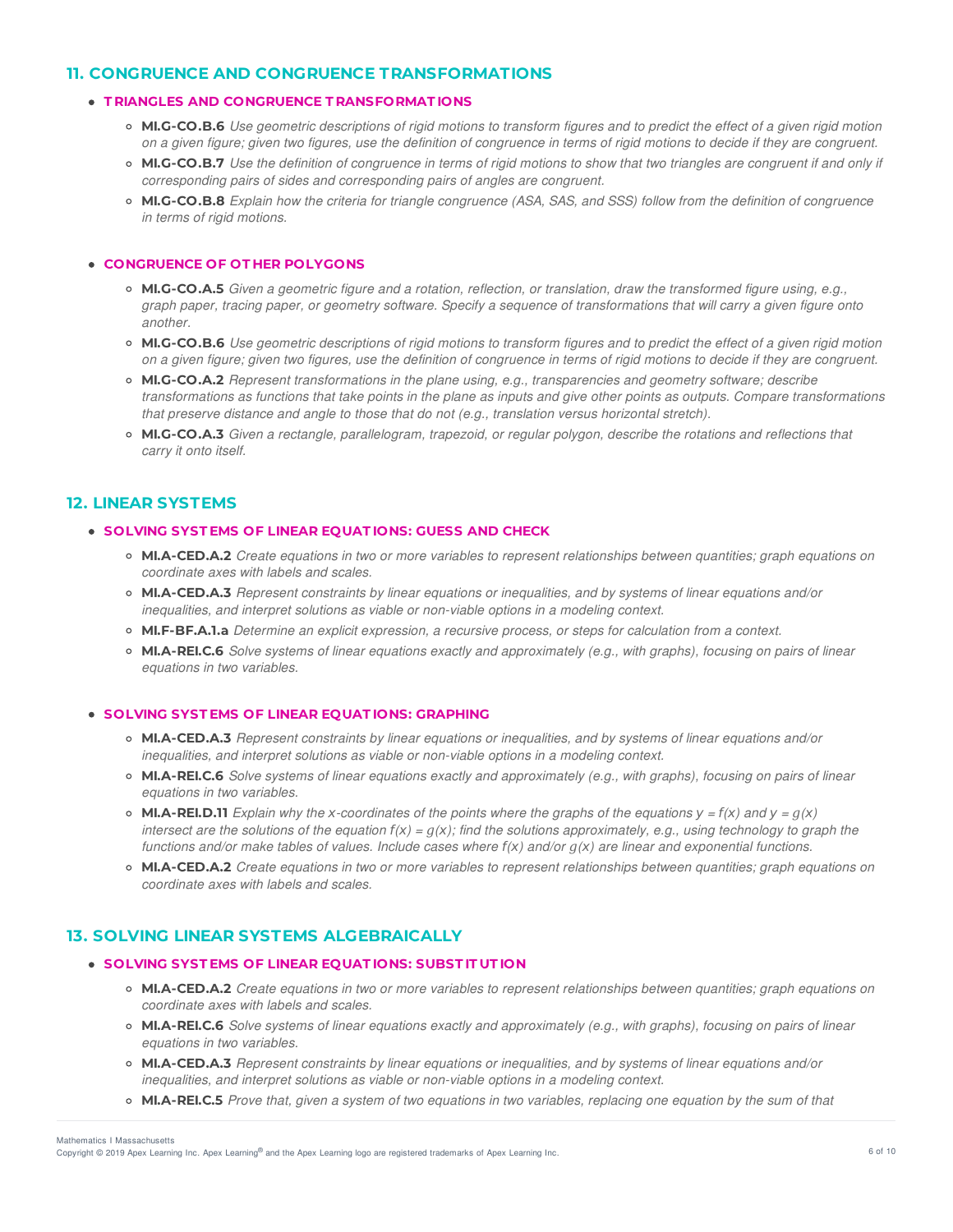## **SOLVING SYST EMS OF LINEAR EQUAT IONS: ELIMINAT ION**

- MI.A-CED.A.2 Create equations in two or more variables to represent relationships between quantities; graph equations on *coordinate axes with labels and scales.*
- MI.A-REI.C.6 Solve systems of linear equations exactly and approximately (e.g., with graphs), focusing on pairs of linear *equations in two variables.*
- **MI.A-CED.A.3** *Represent constraints by linear equations or inequalities, and by systems of linear equations and/or inequalities, and interpret solutions as viable or non-viable options in a modeling context.*
- MI.A-REI.C.5 Prove that, given a system of two equations in two variables, replacing one equation by the sum of that *equation and a multiple of the other produces a system with the same solutions.*

# **14. WORKING WITH FUNCTIONS**

### **LINEAR VERSUS NONLINEAR FUNCT IONS**

- MI.F-IF.B.6 Calculate and interpret the average rate of change of a function (presented symbolically or as a table) over a *specified interval. Estimate the rate of change from a graph.*
- **MI.F-LE.A.2** *Construct linear and exponential functions, including arithmetic and geometric sequences, given a graph, a description of a relationship, or two input-output pairs (including reading these from a table).*
- o MI.F-LE.A.1.a Prove that linear functions grow by equal differences over equal intervals, and that exponential functions grow *by equal factors over equal intervals.*
- o MI.F-LE.A.1.b Recognize situations in which one quantity changes at a constant rate per unit interval relative to another.
- o MI.F-LE.A.1.c Recognize situations in which a quantity grows or decays by a constant percent rate per unit interval relative to *another.*
- MI.A-CED.A.1 Create equations and inequalities in one variable and use them to solve problems. Include equations arising *from linear and exponential functions with integer exponents.*
- **MI.F-IF.C.9** *Translate among different representations of functions: (algebraically, graphically, numerically in tables, or by verbal descriptions). Compare properties of two functions each represented in a different way.*
- o MI.F-IF.B.4 For a function that models a relationship between two quantities, interpret key features of graphs and tables in terms of the quantities, and sketch graphs showing key features given a verbal description of the relationship. Key features include: intercepts; intervals where the function is increasing, decreasing, positive, or negative; relative maximums and *minimums; symmetries; and end behavior.*

## **LINEAR AND EXPONENT IAL PARENT FUNCT IONS**

- o MI.A-CED.A.1 Create equations and inequalities in one variable and use them to solve problems. Include equations arising *from linear and exponential functions with integer exponents.*
- **MI.F-LE.A.2** *Construct linear and exponential functions, including arithmetic and geometric sequences, given a graph, a description of a relationship, or two input-output pairs (including reading these from a table).*
- o MI.A-REI.D.10 Understand that the graph of an equation in two variables is the set of all its solutions plotted in the coordinate plane, often forming a curve (which could be a line). Show that any point on the graph of an equation in two variables is a *solution to the equation.*
- MI.F-IF.A.1 Understand that a function from one set (called the domain) to another set (called the range) assigns to each element of the domain exactly one element of the range. If f is a function and x is an element of its domain, then  $f(x)$ denotes the output of f corresponding to the input x. The graph of f is the graph of the equation  $y = f(x)$ .
- MI.F-IF.B.5 Relate the domain of a function to its graph and, where applicable, to the quantitative relationship it describes.
- MI.F-IF.B.4 For a function that models a relationship between two quantities, interpret key features of graphs and tables in terms of the quantities, and sketch graphs showing key features given a verbal description of the relationship. Key features include: intercepts; intervals where the function is increasing, decreasing, positive, or negative; relative maximums and *minimums; symmetries; and end behavior.*
- **MI.F-IF.C.9** *Translate among different representations of functions: (algebraically, graphically, numerically in tables, or by verbal descriptions). Compare properties of two functions each represented in a different way.*
- **MI.F-IF.C.7.e** *Graph exponential functions, showing intercepts and end behavior.*
- MI.F-LE.A.1.c Recognize situations in which a quantity grows or decays by a constant percent rate per unit interval relative to *another.*

## **T RANSFORMAT IONS OF T HE LINEAR AND EXPONENT IAL PARENT FUNCT IONS**

Copyright © 2019 Apex Learning Inc. Apex Learning® and the Apex Learning logo are registered trademarks of Apex Learning Inc. <br>Copyright © 2019 Apex Learning Inc. Apex Learning® and the Apex Learning Iogo are registered tr Mathematics I Massachusetts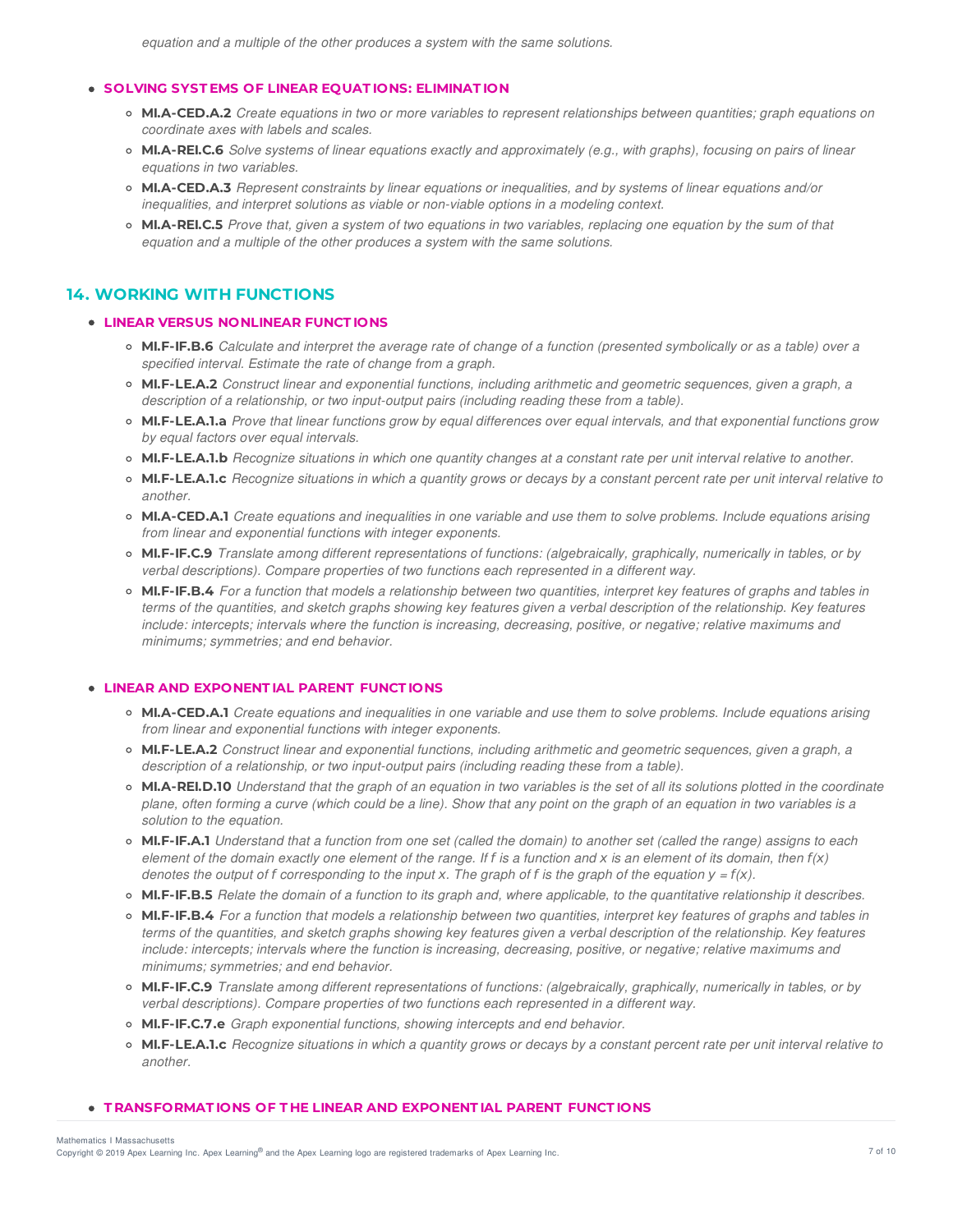- **MI.F-BF.B.3** Identify the effect on the graph of replacing  $f(x)$  by  $f(x) + k$ ,  $k f(x)$ ,  $f(kx)$ , and  $f(x + k)$ for specific values of k (both positive and negative); find the value of k given the graphs. Include linear and exponential models. (Focus on vertical translations for exponential functions). Utilize technology to experiment with cases and illustrate an explanation of *the effects on the graph.*
- **MI.G-CO.A.2** *Represent transformations in the plane using, e.g., transparencies and geometry software; describe* transformations as functions that take points in the plane as inputs and give other points as outputs. Compare transformations *that preserve distance and angle to those that do not (e.g., translation versus horizontal stretch).*
- MI.G-CO.B.6 Use aeometric descriptions of rigid motions to transform figures and to predict the effect of a given rigid motion on a given figure; given two figures, use the definition of congruence in terms of rigid motions to decide if they are congruent.

# **15. EXPONENTIAL FUNCTIONS, EQUATIONS, AND INEQUALITIES**

## **EXPONENT IAL FUNCT IONS**

- **MI.A-SSE.A.1.a** *Interpret parts of an expression, such as terms, factors, and coefficients.*
- **MI.A-SSE.A.1.b** *Interpret complicated expressions by viewing one or more of their parts as a single entity.*
- o MI.A-CED.A.1 Create equations and inequalities in one variable and use them to solve problems. Include equations arising *from linear and exponential functions with integer exponents.*
- o MI.F-LE.A.1.a Prove that linear functions grow by equal differences over equal intervals, and that exponential functions grow *by equal factors over equal intervals.*
- o MI.F-IF.B.6 Calculate and interpret the average rate of change of a function (presented symbolically or as a table) over a *specified interval. Estimate the rate of change from a graph.*
- **MI.F-LE.A.2** *Construct linear and exponential functions, including arithmetic and geometric sequences, given a graph, a description of a relationship, or two input-output pairs (including reading these from a table).*
- **MI.F-LE.A.3** *Observe using graphs and tables that a quantity increasing exponentially eventually exceeds a quantity increasing linearly.*
- MI.F-IF.A.1 Understand that a function from one set (called the domain) to another set (called the range) assigns to each element of the domain exactly one element of the range. If f is a function and x is an element of its domain, then  $f(x)$ denotes the output of f corresponding to the input x. The graph of f is the graph of the equation  $y = f(x)$ .
- **MI.F-IF.C.9** *Translate among different representations of functions: (algebraically, graphically, numerically in tables, or by verbal descriptions). Compare properties of two functions each represented in a different way.*
- MI.F-IF.B.4 For a function that models a relationship between two quantities, interpret key features of graphs and tables in terms of the quantities, and sketch graphs showing key features given a verbal description of the relationship. Key features include: intercepts; intervals where the function is increasing, decreasing, positive, or negative; relative maximums and *minimums; symmetries; and end behavior.*
- MI.F-IF.B.5 Relate the domain of a function to its graph and, where applicable, to the quantitative relationship it describes.
- **MI.F-IF.C.7.e** *Graph exponential functions, showing intercepts and end behavior.*
- **MI.F-BF.A.1.a** *Determine an explicit expression, a recursive process, or steps for calculation from a context.*
- MI.F-LE.A.1.c Recognize situations in which a quantity grows or decays by a constant percent rate per unit interval relative to *another.*
- **MI.F-LE.B.5** Interpret the parameters in a linear function or exponential function (of the form  $f(x) = b$  to the x power + k) *in terms of a context.*

# **EXPONENT IAL GROWT H AND DECAY**

- **MI.A-SSE.A.1.a** *Interpret parts of an expression, such as terms, factors, and coefficients.*
- **MI.A-SSE.A.1.b** *Interpret complicated expressions by viewing one or more of their parts as a single entity.*
- MI.A-CED.A.1 Create equations and inequalities in one variable and use them to solve problems. Include equations arising *from linear and exponential functions with integer exponents.*
- **MI.F-LE.A.2** *Construct linear and exponential functions, including arithmetic and geometric sequences, given a graph, a description of a relationship, or two input-output pairs (including reading these from a table).*
- MI.F-LE.A.1.a Prove that linear functions grow by equal differences over equal intervals, and that exponential functions grow *by equal factors over equal intervals.*
- MI.F-LE.A.1.c Recognize situations in which a quantity grows or decays by a constant percent rate per unit interval relative to *another.*
- **MI.F-LE.B.5** Interpret the parameters in a linear function or exponential function (of the form  $f(x) = b$  to the x power + k) *in terms of a context.*
- o MI.A-CED.A.2 Create equations in two or more variables to represent relationships between quantities; graph equations on *coordinate axes with labels and scales.*

Mathematics I Massachusetts

Copyright © 2019 Apex Learning Inc. Apex Learning® and the Apex Learning logo are registered trademarks of Apex Learning Inc. **According the Apex Learning Inc.** 8 of 10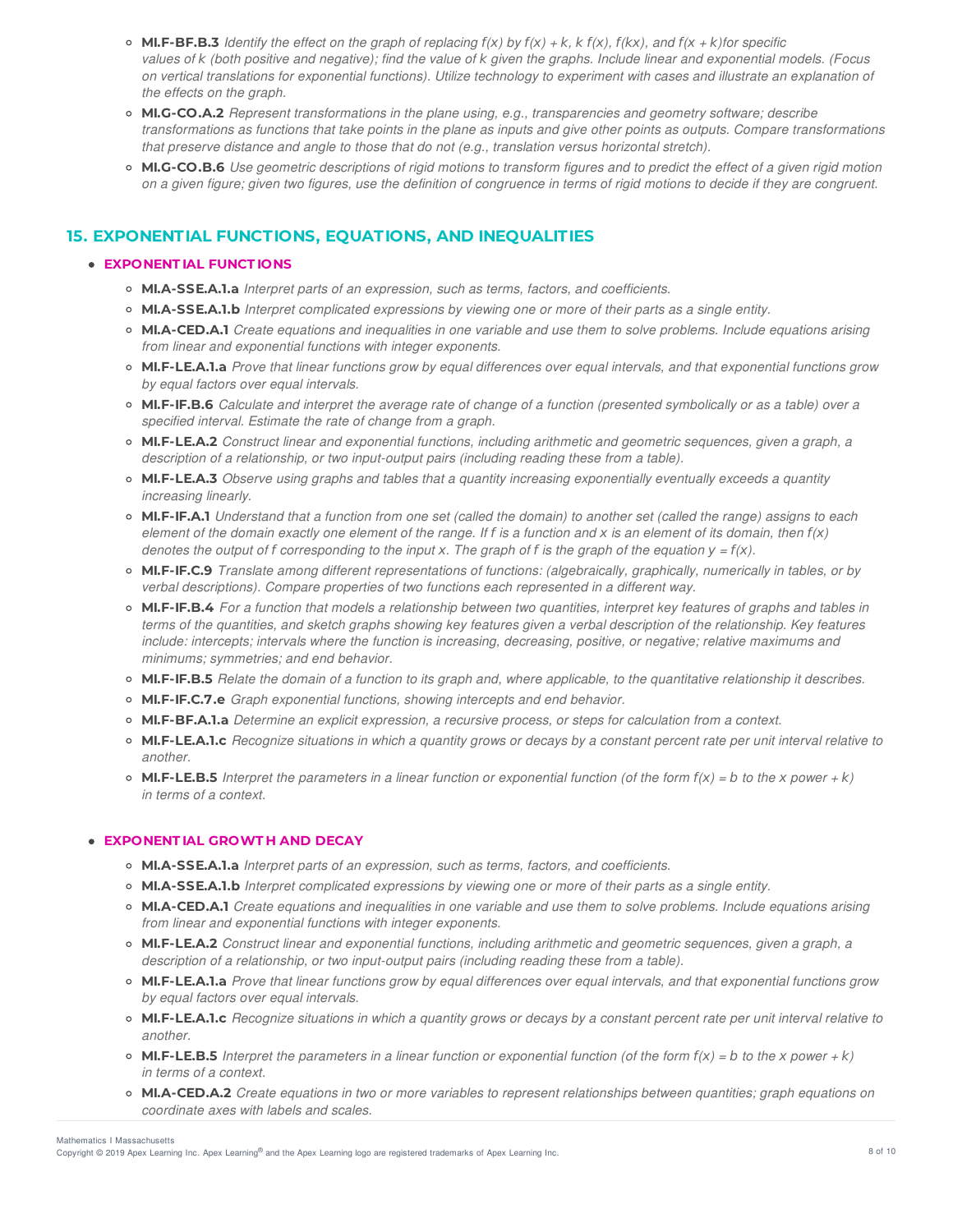- **MI.F-LE.A.3** *Observe using graphs and tables that a quantity increasing exponentially eventually exceeds a quantity increasing linearly.*
- MI.S-ID.B.6.a Fit a linear function to the data and use the fitted function to solve problems in the context of the data. Use given functions fitted to data or choose a function suggested by the context. Emphasize linear and exponential models.
- o MI.F-LE.A.1.b Recognize situations in which one quantity changes at a constant rate per unit interval relative to another.

## **SOLVING EXPONENT IAL INEQUALIT IES**

- **MI.F-LE.A.2** *Construct linear and exponential functions, including arithmetic and geometric sequences, given a graph, a description of a relationship, or two input-output pairs (including reading these from a table).*
- **MI.A-SSE.A.1.b** *Interpret complicated expressions by viewing one or more of their parts as a single entity.*
- MI.A-CED.A.1 Create equations and inequalities in one variable and use them to solve problems. Include equations arising *from linear and exponential functions with integer exponents.*
- MI.A-CED.A.2 Create equations in two or more variables to represent relationships between quantities; graph equations on *coordinate axes with labels and scales.*
- MI.F-LE.A.1.c Recognize situations in which a quantity grows or decays by a constant percent rate per unit interval relative to *another.*

# **16. SEQUENCES**

### **SEQUENCES**

- o MI.F-IF.A.3 Recognize that sequences are functions, sometimes defined recursively, whose domain is a subset of the *integers.*
- o MI.F-BF.A.2 Write arithmetic and geometric sequences both recursively and with an explicit formula, use them to model *situations, and translate between the two forms.*
- **MI.F-BF.A.1.a** *Determine an explicit expression, a recursive process, or steps for calculation from a context.*
- **MI.F-LE.A.2** *Construct linear and exponential functions, including arithmetic and geometric sequences, given a graph, a description of a relationship, or two input-output pairs (including reading these from a table).*

#### **ARIT HMET IC AND GEOMET RIC SEQUENCES**

- o MI.F-BF.A.2 Write arithmetic and geometric sequences both recursively and with an explicit formula, use them to model *situations, and translate between the two forms.*
- o MI.F-IF.A.3 Recognize that sequences are functions, sometimes defined recursively, whose domain is a subset of the *integers.*
- **MI.F-BF.A.1.a** *Determine an explicit expression, a recursive process, or steps for calculation from a context.*
- **MI.F-LE.A.2** *Construct linear and exponential functions, including arithmetic and geometric sequences, given a graph, a description of a relationship, or two input-output pairs (including reading these from a table).*

# **17. STATISTICS**

### **DAT A ANALYSIS**

- **MI.S-ID.A.1** *Represent data with plots on the real number line (dot plots, histograms, and box plots).*
- o MI.S-ID.A.2 Use statistics appropriate to the shape of the data distribution to compare center (median, mean) and spread *(interquartile range, standard deviation) of two or more different data sets.*
- o MI.S-ID.A.3 Interpret differences in shape, center, and spread in the context of the data sets, accounting for possible effects *of extreme data points (outliers).*

### **FREQUENCY T ABLES**

- o MI.S-ID.B.5 Summarize categorical data for two categories in two-way frequency tables. Interpret relative frequencies in the context of the data (including joint, marginal, and conditional relative frequencies). Recognize possible associations and *trends in the data.*
- o MI.S-ID.A.3 Interpret differences in shape, center, and spread in the context of the data sets, accounting for possible effects *of extreme data points (outliers).*

Copyright © 2019 Apex Learning Inc. Apex Learning® and the Apex Learning logo are registered trademarks of Apex Learning Inc. <br>Copyright © 2019 Apex Learning Inc. Apex Learning® and the Apex Learning Iogo are registered tr Mathematics I Massachusetts